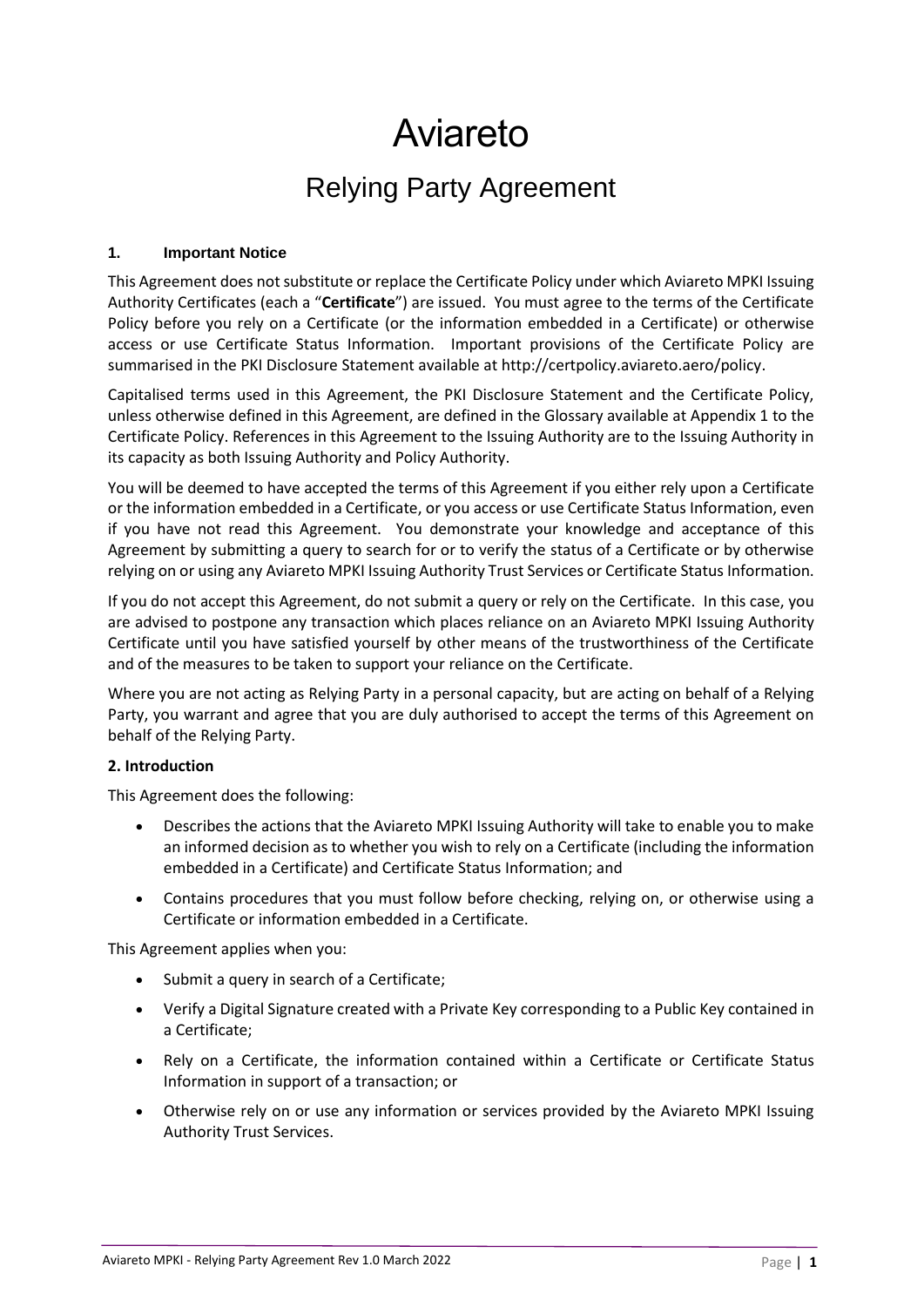# **3. Governing Certificate Policy**

The Aviareto MPKI Issuing Authority publishes a Certificate Policy which governs the issuance, usage and management of Certificates. The Aviareto MPKI Issuing Authority complies with that Certificate Policy and in particular, represents that the information contained in a Certificate has been Validated in accordance with the provisions of the Certificate Policy. If there are any changes to the Certificate Policy, the Aviareto MPKI Issuing Authority will comply with its provisions regarding change control and on notification. To the extent permitted by applicable law, the Aviareto MPKI Issuing Authority makes no representations and holds out no warranties in respect of Certificates or Certificate Status Information other than those expressly set out in the Certificate Policy.

# **4. Your Obligations**

You accept and warrant (on your own behalf and on behalf of any person or organization for which you act) that your use of Certificate Status Information and your reliance on or use of any Certificate or the information embedded in it or Certificate Status Information will be governed by the Certificate Policy.

The Certificate Policy defines specific obligations that you must meet before relying on a Certificate or any information embedded in the Certificate. If you rely on or use a Certificate (including the information embedded in the Certificate) without first meeting these obligations, your reliance on or use of that Certificate or the information will be inconsistent with this Agreement and will be considered unreasonable and in derogation of your duty of care under the laws of Ireland.

Policy provisions defining terms of use of and reliance on Certificates (including the information embedded in the Certificate), together with Certificate Status Information are provided by the Issuing Authority. Relying Parties must therefore accept that sufficient access to information is provided to ensure that you can make an informed decision as to the extent to which you will choose to rely upon or use a Certificate or the information embedded in a Certificate. You further accept that you are responsible for deciding whether to rely on a Certificate or information embedded in it.

You agree that you shall:

- only access and rely on the Certificate in connection with the Aviareto MPKI Issuing Authority Trust Services, as permitted in the Certificate Policy and Certificate and for no other purposes;
- before relying on any Certificate, ensure, by accessing any and all relevant Certificate Status Information, that the Certificate remains valid and has not been Revoked;
- not decompile, reverse engineer or modify, or attempt to decompile, reverse engineer or modify, the Certificate or the Aviareto MPKI Issuing Authority Trust Services (except as and only to the extent any foregoing restriction is prohibited by applicable laws, rules, or regulations);
- not use, or authorize others to use, any part of the Aviareto MPKI Issuing Authority Trust Services in any application in which the failure of the Aviareto MPKI Issuing Authority Trust Services could lead to death, personal injury or severe physical or property damage ("High-Risk Applications"), including the monitoring, operation or control of nuclear facilities, mass transit systems, aircraft navigation or aircraft communication systems, air traffic control, weapon systems and direct life support machines. You acknowledge that any express or implied warranty of fitness for High-Risk Applications are expressly disclaimed;
- comply with Entrust (Europe) Limited's ("Entrust") acceptable use policy, as may be reasonably modified from time to time, available on Entrust's website at https://www.entrust.com/- /media/documentation/productsupport/intellitrust-aup.pdf.

# **5. Important Subscriber Obligations of which you should be aware**

Subscribers of Certificates issued by the Aviareto MPKI Issuing Authority are obliged to inform the Issuing Authority or its nominated representative, should any Activation Data used in obtaining authenticated access to PKI facilities be compromised or be suspected of being compromised. On